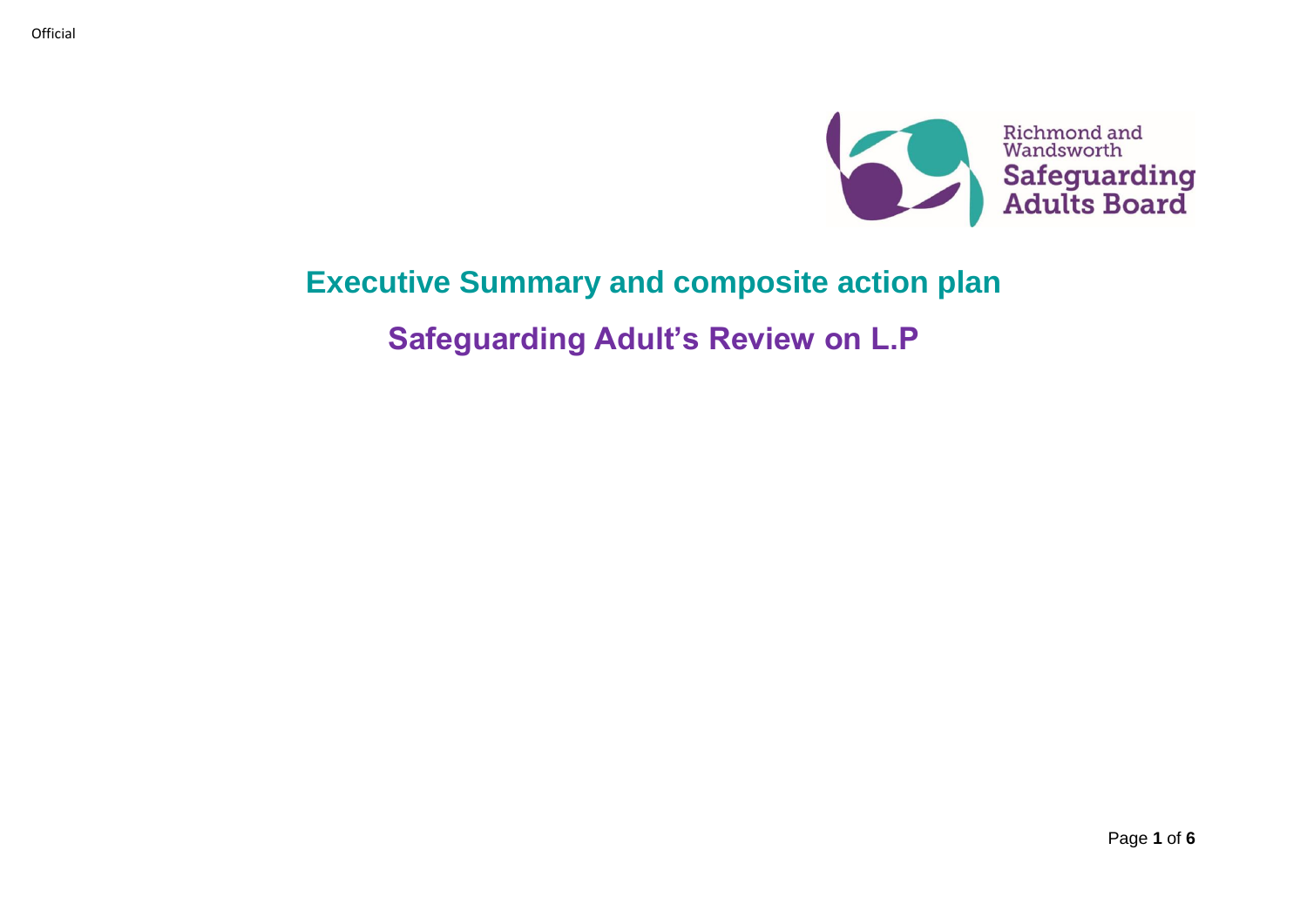The Richmond and Wandsworth Safeguarding Adults Board decided on 23/2/17 to commission a Care Act Section 44 Safeguarding Adults Review, following the death of LP (not real initials) in February 2017. The review was undertaken between June and November 2018, following on from a Section 42 Safeguarding Adults Enquiry and overlapping with a Coroners' Inquest and Independent Office for Police Conduct (IOPC) investigation. This executive summary corresponds with an overview report and composite action plan.

LP, a Richmond resident, presented at Kingston Hospital Accident & Emergency Department on 06/02/17 at 15.38 with mental health concerns. At 21.00 he was placed under Section 136 of the Mental Health Act by Richmond Police and at 23.59 was taken by ambulance to the 136 Suite at Springfield Hospital in Wandsworth, a service provided by South West London & St George's Mental Health Trust (SWL&STG). After waiting outside in an ambulance for over three hours for a vacancy to arise, he was admitted to the unit on 07/02/17 at 03.33. A Mental Health Act Assessment was requested at 04.10 but was not undertaken. LP was transferred to the adjacent Lotus Suite on a step-down basis at approximately 09.30 and absconded from the unit at approximately 12.25. Following a Police pursuit on 08/02/17, LP was involved in a fatal car crash at 04.38.

The review panel reached the following findings:

**1 –** There was a lack of sufficient 136 bed capacity, when LP required this resource, which led to a prolonged period waiting outside the unit for admission and was a contributory factor in the decision to transfer to the less secure Lotus Suite. This reflected a wider concern about the local and national availability of 136 beds.

**2 -** It was the general panel view that the step-down risk assessment reflected the presenting circumstances and was proportionate. The Reviewer held a different view, that the decision to transfer LP to an unlocked unit did not give sufficient weight to the risk presented by a history of fluctuating mood, previous withdrawals from support and previous attempts at absconding. The panel recognised that the assessment tool did not include the risk of absconding and, for LP, was not signed by an appropriate level manager. The risk had been addressed following the incident by the immediate provision of locks to the exit doors on the unit, the inclusion of absconding in the assessment tool and an escalation policy.

**3 -** The delay and ultimately the omission in conducting a Mental Health Act Assessment, when LP required this resource, was due to a combination of the unavailability of medical support and system and human errors. This reflected a wider local issue about staffing availability for out of hours Mental Health Act Assessments and was an apparent factor in the increased anxiety level experienced by LP.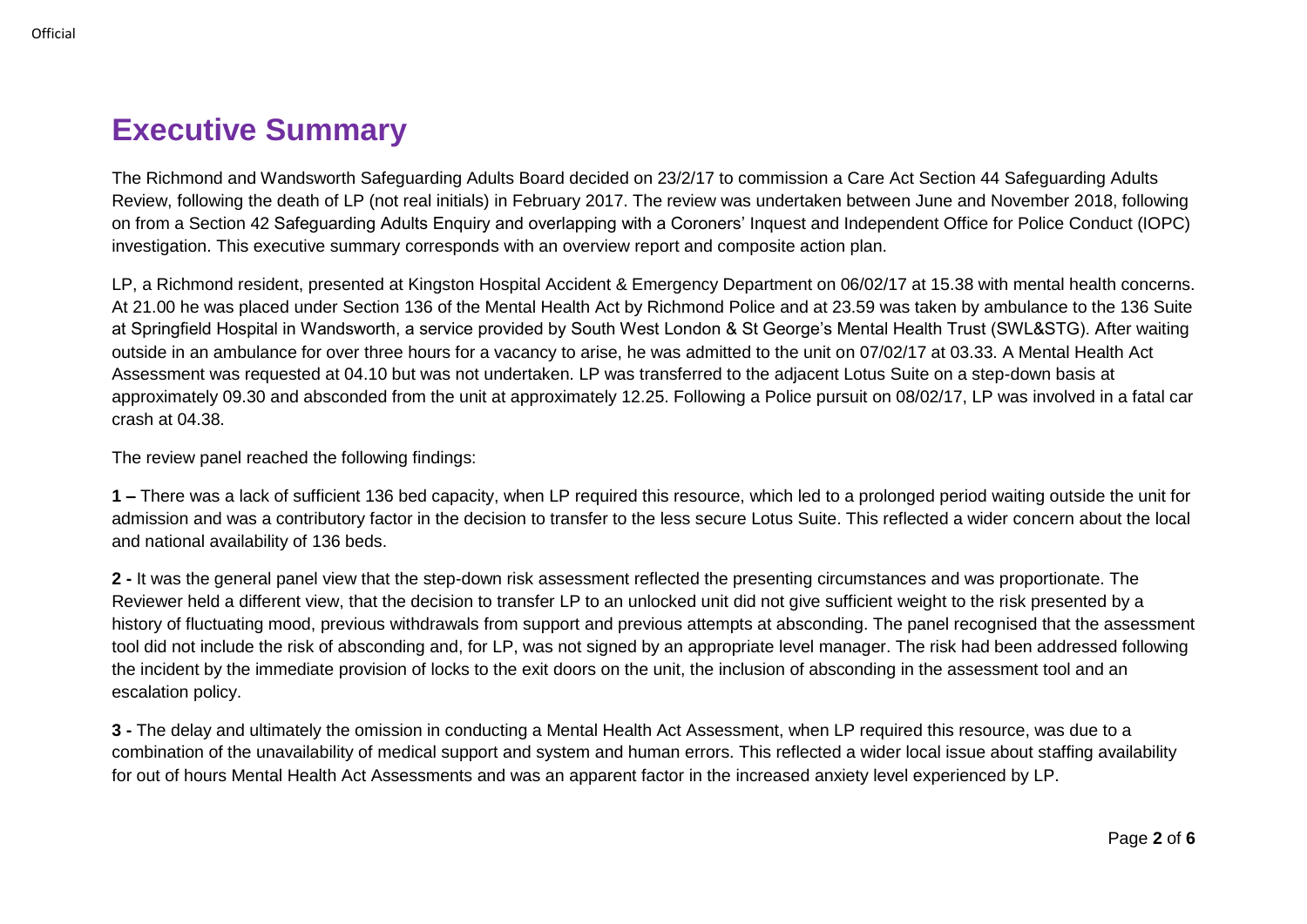**Official** 

**4 -** The completion of a full Section 42 Safeguarding Adults Enquiry, prior to the commencement of a Section 44 Safeguarding Adults Review, was considered to be inappropriate in the circumstances presented as the outcome did not provide added value to other statutory interventions.

The review panel endorsed the following recommendations, based on shared learning:

**1 -** Kingston and Richmond Clinical Commissioning Group, in partnership with the South West London and St George's Mental Health Trust, were tasked to provide ongoing assurance to the SAB that there are sufficient local resources; including regular reporting on the number of admissions and the waiting times for access to the 136 Suite.

**2 -** Kingston and Richmond Clinical Commissioning Group, in partnership with the South West London and St George's Mental Health Trust, were tasked to review the impact of policy changes to ensure the safety of patients on the 136 and Lotus Suites. It was agreed that there should be specific regard to the impact of the locked door, to the step-down risk assessment, and to critical decisions based on information received on service users' mental health history.

**3 –** Richmond and Wandsworth Councils were tasked to review the effectiveness of a round the clock Mental Health Act referral and assessment process. It was agreed that there should be specific regard to the prompt communication of clear risk information to ensure effective prioritisation and the provision of timely round the clock access to assessment.

**4 -** Richmond and Wandsworth Councils were tasked to clarify the circumstances in which both a Section 42 Safeguarding Adults Enquiry and a Section 44 Safeguarding Adults Review would be undertaken on the same case.

An agreed action plan to deliver these recommendations will be monitored by the Richmond and Wandsworth Safeguarding Adults Board to minimise the risk of a similar incident occurring in the future and to promote the safety and wellbeing of adults at risk in Richmond and Wandsworth boroughs.

Clive Simmons

Independent Reviewer

09/12/18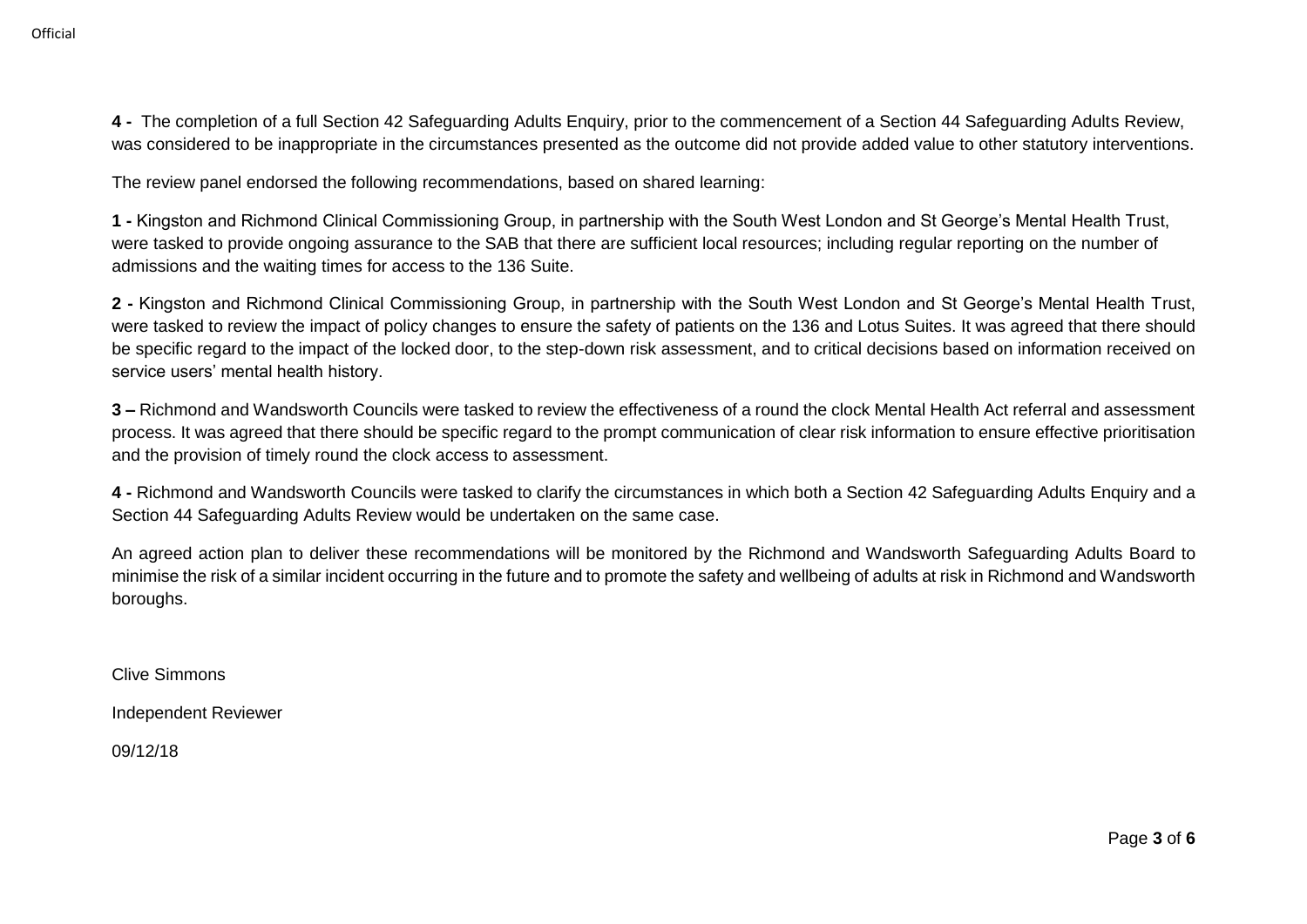## **Composite Action Plan – LP**

| <b>Finding</b>                                                                                                                                                                                                                                                                                                                                                                                                                                     | <b>Recommendation</b>                                                                                                                                                                                                                                                                                                                                                                                                                                                                          |     | <b>Action</b>                                                                                                                                                             | Lead agency and<br>person                                       | <b>Completion</b><br>date |
|----------------------------------------------------------------------------------------------------------------------------------------------------------------------------------------------------------------------------------------------------------------------------------------------------------------------------------------------------------------------------------------------------------------------------------------------------|------------------------------------------------------------------------------------------------------------------------------------------------------------------------------------------------------------------------------------------------------------------------------------------------------------------------------------------------------------------------------------------------------------------------------------------------------------------------------------------------|-----|---------------------------------------------------------------------------------------------------------------------------------------------------------------------------|-----------------------------------------------------------------|---------------------------|
| 1 – The lack of sufficient<br>136 bed capacity, when<br>LP required this resource,<br>led to a prolonged period<br>waiting outside the unit for<br>admission and was a                                                                                                                                                                                                                                                                             | 1 - The Kingston and Richmond<br>Clinical Commissioning Group, in<br>partnership with the South West<br>London and St George's Mental<br>Health Trust, to provide ongoing<br>assurance to the SAB that there<br>are sufficient local resources;<br>including regular reporting on the<br>number of admissions and the<br>waiting times for access to the<br>136 Suite; and that safe waiting<br>handover<br>and<br>spaces<br>are<br>provided.                                                  |     | Regularly monitor and<br>report to the SAB on the<br>number of admissions and<br>the waiting times for<br>access to the 136 Suite.                                        | Kingston and Richmond<br><b>Clinical Commissioning</b><br>Group | <b>June 2019</b>          |
| contributory factor in the<br>step-down decision. This<br>reflected a wider concern<br>about the local and<br>national availability of 136<br>beds.                                                                                                                                                                                                                                                                                                |                                                                                                                                                                                                                                                                                                                                                                                                                                                                                                | l2. | Consider arrangements for<br>patients waiting outside on<br>admission and whether a<br>separate handover area<br>can be provided for the<br>Police.                       | Kingston and Richmond<br><b>Clinical Commissioning</b><br>Group | <b>June 2019</b>          |
| 2 - It is the general panel<br>view that the step-down<br>risk assessment reflected<br>the presenting<br>circumstances and was<br>proportionate. The<br>Reviewer takes a different<br>view, that the decision to<br>transfer LP to an unlocked<br>unit did not give sufficient<br>weight to the risk<br>presented by his history of<br>fluctuating mood, previous<br>withdrawals from support<br>and previous attempts at<br>absconding. The panel | 2 - The Kingston and Richmond 3.<br>Clinical Commissioning Group, in<br>partnership with the South West<br>London and St George's Mental<br>Health Trust, to review the impact<br>of policy changes to ensure the<br>safety of patients on the 136 and<br>Lotus Suites. There should be<br>specific regard to the impact of<br>the locked door, to the step-down<br>risk assessment, and to critical<br>decisions based on information<br>received on service users' mental<br>health history. |     | Provision of a locked exit<br>door to the Lotus Suite,<br>inclusion of absconding in<br>the step-down risk<br>assessment, and<br>introduction of an<br>escalation policy. | Kingston and Richmond<br><b>Clinical Commissioning</b><br>Group | Completed                 |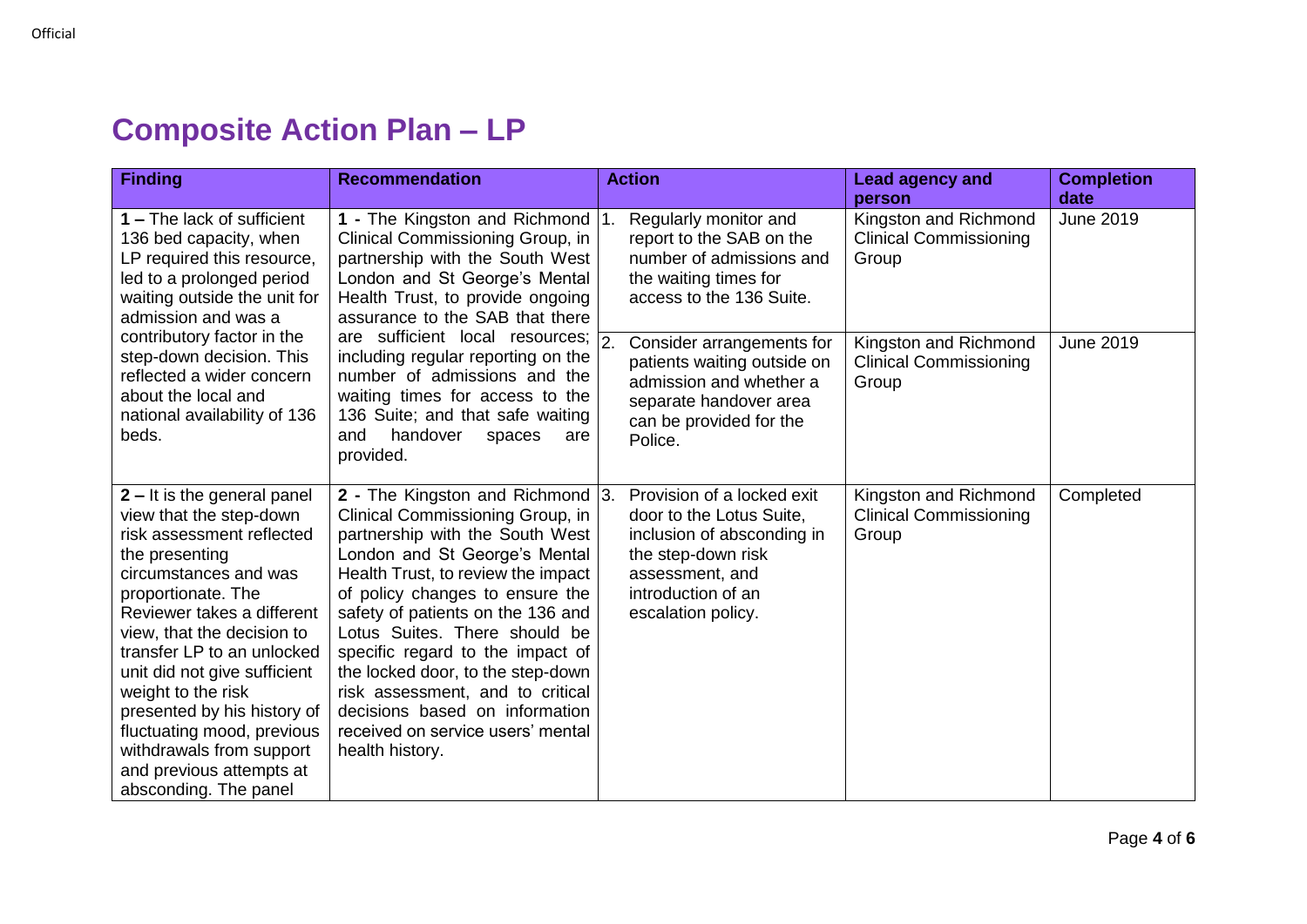| <b>Finding</b>                                                                                                                                                                                                                                                                                                                                                                                          | <b>Recommendation</b>                                                                                                                                                                                                                                                                                                                                                                                                                     | <b>Action</b>                                                                                                                                                                                                                                                               | <b>Lead agency and</b>                                                    | <b>Completion</b>  |
|---------------------------------------------------------------------------------------------------------------------------------------------------------------------------------------------------------------------------------------------------------------------------------------------------------------------------------------------------------------------------------------------------------|-------------------------------------------------------------------------------------------------------------------------------------------------------------------------------------------------------------------------------------------------------------------------------------------------------------------------------------------------------------------------------------------------------------------------------------------|-----------------------------------------------------------------------------------------------------------------------------------------------------------------------------------------------------------------------------------------------------------------------------|---------------------------------------------------------------------------|--------------------|
| recognised that the<br>assessment tool did not<br>include the risk of<br>absconding and, for LP,<br>was not signed by an<br>appropriate level<br>manager. The risk has<br>been addressed by the<br>immediate provision of<br>locks to the exit doors on<br>the unit, the inclusion of                                                                                                                   |                                                                                                                                                                                                                                                                                                                                                                                                                                           | 4. Audit and report to the SAB<br>on the impact of the<br>revised step-down risk<br>assessment procedure on<br>the safety of patients<br>admitted to the 136 and<br>Lotus Suites; including<br>consideration of mental<br>health history in completing<br>risk assessments. | person<br>Kingston and Richmond<br><b>Clinical Commissioning</b><br>Group | date<br>April 2019 |
| absconding in the<br>assessment tool and an<br>escalation policy.<br>3 - The delay and                                                                                                                                                                                                                                                                                                                  | $3$ – Richmond and Wandsworth 5.                                                                                                                                                                                                                                                                                                                                                                                                          | Monitor, audit and report to                                                                                                                                                                                                                                                | Richmond and                                                              | April 2019         |
| ultimately the omission in<br>conducting a Mental<br>Health Act Assessment,<br>when LP required this<br>resource, was due to a<br>combination of the<br>unavailability of medical<br>support and system and<br>human errors. This<br>reflected a wider local<br>issue about staffing<br>resource availability for<br>out of hours Mental Health<br>Act Assessments and was<br>an apparent factor in the | Councils<br>the<br>to<br>review<br>effectiveness of a round the clock<br>Mental Health Act referral and<br><b>There</b><br>assessment<br>process.<br>should be specific regard to the<br>prompt communication of clear<br>information<br>risk<br>ensure<br>to<br>effective prioritisation and timely<br>assessment; and twenty-four-<br>hour availability of AMHPs and<br>Section 12 doctors, including the<br>morning 'handover' period. | the SAB on the of timely<br>completion of round the<br>clock Mental Health Act<br>Assessments, including the<br>morning 'handover' period.                                                                                                                                  | <b>Wandsworth Councils</b>                                                |                    |